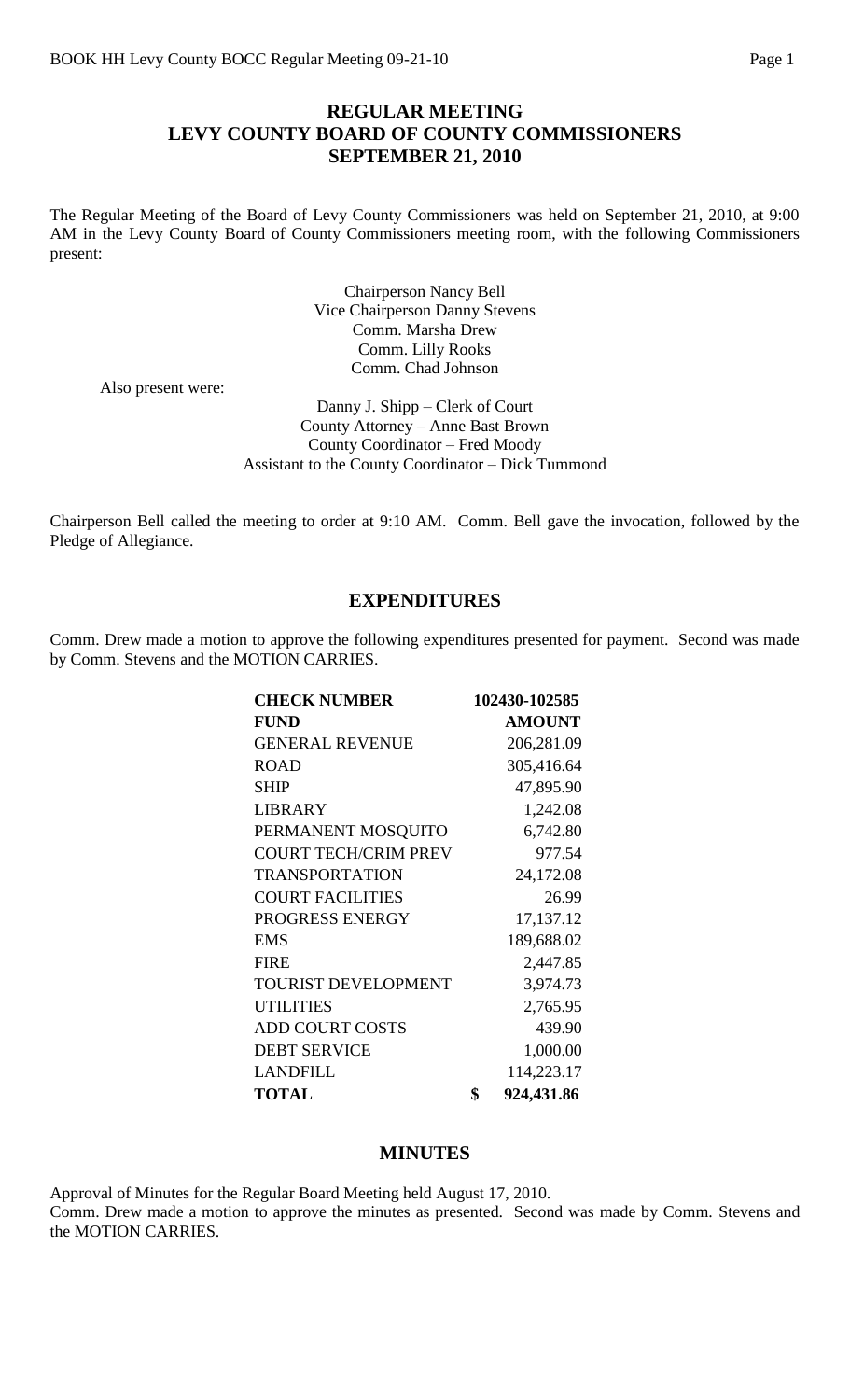# **SUWANNEE RIVER WATER MANAGEMENT DISTRICT**

Steve Minnis

A. Payment in Lieu of Taxes.

Mr. Minnis presented a check to the Board for payment in lieu of taxes in the amount of \$25,108.88 from the Suwannee River Water Management District. Mr. Minnis also wanted to let the Board know the Water Management District will have a public meeting on October 12<sup>th</sup>, at 7:00 P.M. at the City Hall in Fanning Springs regarding the water supply assessment.

Mr. Minnis stated the Bronson north ditch, south ditch and long pond area maps have been revised and submitted to the respective communities. The date on the maps is September 30<sup>th</sup> at which time there will be a 90 day appeals and protest period.

### **CHILDREN'S TABLE**

William Brown

A. Recognize Bronson High School student's community service and present an award.

Mr. Brown called the Beauchamp family forward and recognized Tyler Beauchamp for his efforts through his involvement in FFA in planting produce which he provided to the Children's Table. Mr. Brown presented Mr. Beauchamp with a plaque and thanked him for his work.

B. Report and plan a county wide food drive and food bank.

Mr. Brown informed the Board of plans for a community outreach project and asked Mrs. Barbara Locke from the Levy County Health Department to explain.

Mrs. Locke explained the Health Department will be conducting health screenings, assistance with food stamp and medicaid applications and will also have people with information to help the elderly at various locations within the county in cooperation with the Children's Table.

Mr. Brown explained how the Levy County Food Bank had been established and stated Comm. Rooks had been elected the Chairperson of this project.

Comm. Rooks spoke about the Levy County Food Bank and recognized people in attendance from within the county involved with the project. She asked if the communities and businesses would place drop-off boxes to collect canned goods.

The Board decided by consensus to assist Mr. Brown with the efforts of the Children's Table.

The meeting recessed at 9:35 The meeting reconvened at 9:43

# **LEVY COUNTY SHERIFF'S OFFICE**

Major Evan Sullivan

A. Request approval and signature on the Certificate of Acceptance for the 2011 Application of the Levy County Multi-Jurisdictional Task Force 19 Grant.

Major Sullivan requested approval and signature on the Certificate of Acceptance for the 2011 Application of the Levy County Multi-Jurisdictional Task Force 19 Grant. Major Sullivan explained this is the Edward Byrne Grant in the amount of \$75,725.

Comm. Drew made a motion to approve the Certificate of Acceptance as presented. Second was made by Comm. Johnson and the MOTION CARRIES.

Major Sullivan explained this grant helps to pay for salaries for the Drug Task Force.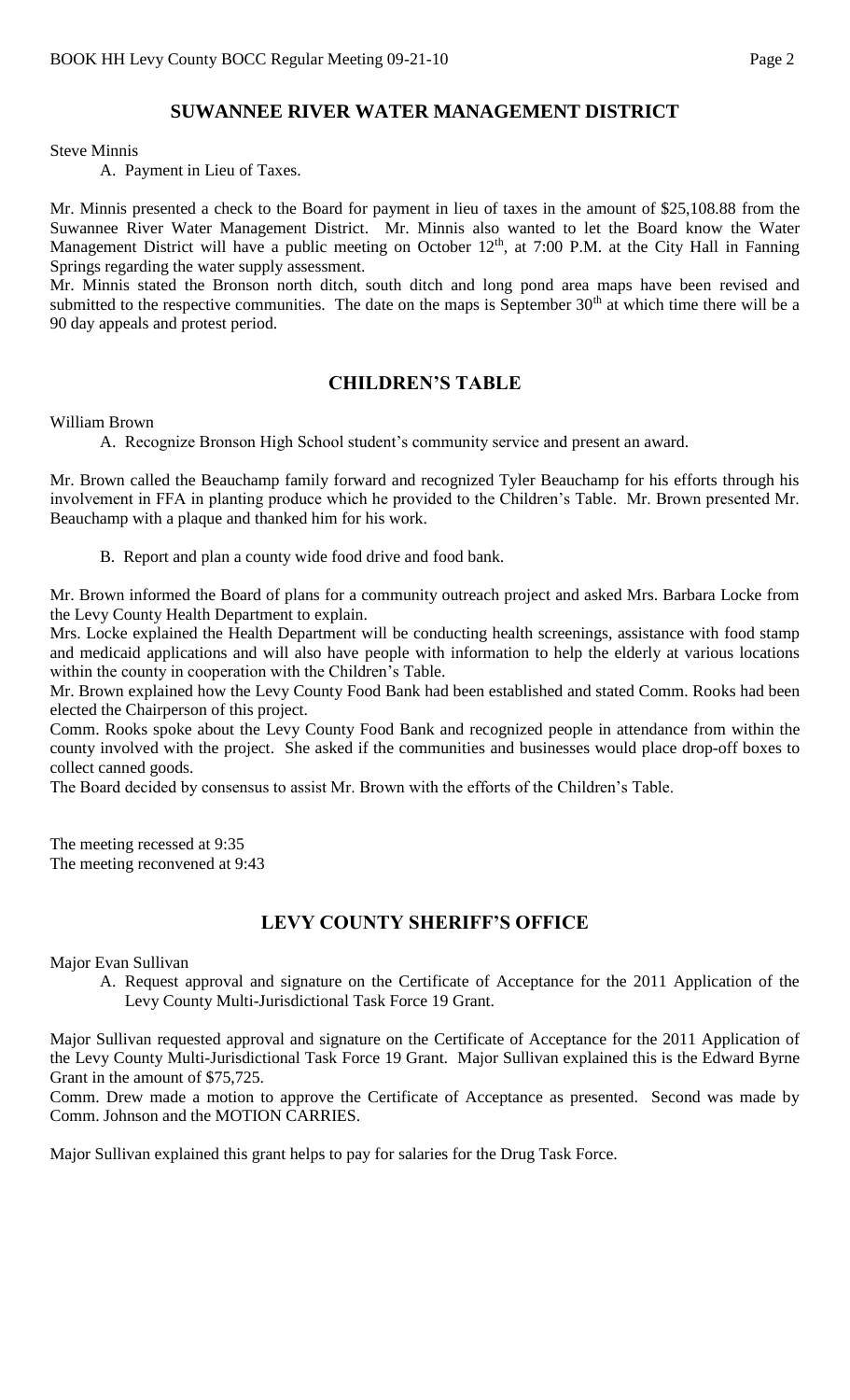# **NON AGENDA ITEM – LEVY COUNTY SHERIFF'S DEPARTMENT**

Major Sullivan requested approval for the Board to hear a non-agenda item. Comm. Drew made a motion to hear a non-agenda item. Second was made by Comm. Stevens and the MOTION CARRIES.

Major Sullivan requested on behalf of Sheriff Smith approval from the Board to move \$38,000 from the contingency money in the Sheriff's budget to the inmate medical line item.

Comm. Drew made a motion to approve moving \$38,000 from the Sheriff's contingency fund to the inmate medical line item. Second was made by Comm. Stevens and the MOTION CARRIES.

## **911 ADDRESSING OFFICE**

Mike West

- A. Request Board approval and signature to apply for E-911 Rural County Grant to cover the cost of Evergreen maintenance for a period of one year.
- B. Request Board approval and signature on the E-911 Rural County Grant Application to cover the cost of maintenance for our GeoComm software products.

Mr. West requested Board approval and signature to apply for the E-911 Rural County Grant to cover the cost of Evergreen maintenance for one year and the E-911 Rural County Grant Application to cover the cost of maintenance for their GeoComm software products.

Comm. Rooks made a motion to approve both E-911 Grants as presented. Second was made by Comm. Drew and the MOTION CARRIES.

# **NATURE COAST BUSINESS DEVELOPMENT**

Pat O'Neal

A. Ratification of letter of support and commitment of dues for the North Florida Economic Development Partnership (NFEDP) for Fiscal Year 2010/2011.

Mr. O'Neal requested a letter of support and commitment of dues in the amount of \$2,041 for the North Florida Economic Development Partnership (NFEDP) for Fiscal Year 2010/2011.

Comm. Rooks made a motion to approve the letter of support and commitment of dues as presented. Second was made by Comm. Stevens and the MOTION CARRIES.

# **ZONING**

Rob Corbitt, Director

- A. Petition No. PP 4-10, Preliminary Plat of "Crane Acres" TABLED
- B. Petition No. FP 4-10, Final Plat of "Rejoli Acres."

Atty. Brown swore in members of the audience wishing to speak for or against the Final Plat of "Rejoli Acres." Comm. Bell asked if there were any ex-parte communications by the Board members. There were none. Mr. Corbitt presented Petition No. FP 4-10, Final Plat of "Rejoli Acres" to the Board for approval. He stated Jason Murphy of Croft Land Surveying was present to represent Jorge Alfonso and Renan Garcia. Comm. Bell asked if there was anyone to speak for or against. There were none.

Comm. Drew made a motion to approve the petition as presented. Second was made by Comm. Stevens and the MOTION CARRIES.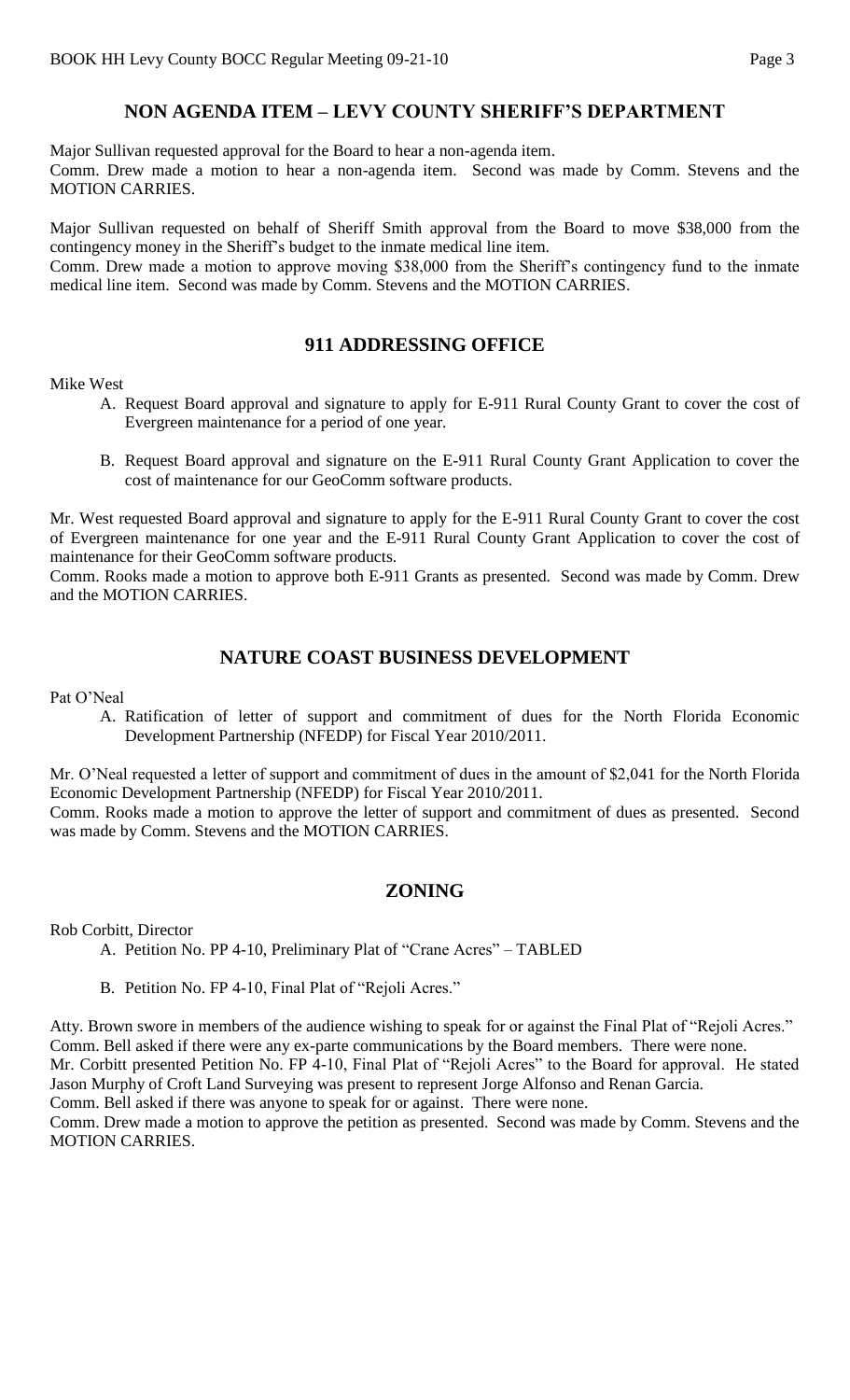# **LEVY COUNTY HEALTH DEPARTMENT**

#### Barbara Locke

A. Request approval of the 2010/2011 contract between Levy County and the Department of Health.

Mrs. Locke requested approval of the 2010/2011 contract between Levy County and the Department of Health and presented a booklet of services for each Commissioner.

Comm. Rooks made a motion to approve the contract between Levy County and the Department of Health as presented. Second was made by Comm. Drew and the MOTION CARRIES.

### **DEPARTMENT REPORTS**

### **COUNTY COORDINATOR**

Fred Moody, County Coordinator

A. Proposed Interlocal Agreement with Gilchrist County for Guardian ad Litem.

B. Commercial Lease for office space for the Guardian ad Litem program.

Mr. Moody requested approval of the proposed Interlocal Agreement with Gilchrist County for Guardian ad Litem and the Commercial Lease for office space with Hudson Properties in Chiefland.

Comm. Johnson made a motion to approve the Interlocal Agreement with Gilchrist County and the commercial lease as presented. Second was made by Comm. Drew and the MOTION CARRIES.

C. Resolution 2010-53 requesting an extension of time for performance under a Joint Participation Agreement with the Florida Department of Transportation for the design and construction of an airport security fence at the George T. Lewis Airport.

Mr. Moody requested approval of Resolution 2010-53 requesting an extension of time for performance under a Joint Participation Agreement with the Florida Department of Transportation for the design and construction of an airport security fence at the George T. Lewis Airport.

Comm. Rooks made a motion to approve Resolution 2010-53 as presented. Second was made by Comm. Stevens and the MOTION CARRIES.

D. Request approval of annual contract for H. Lee Mills, Mills Engineering Company as Consulting Engineer for the County.

Mr. Moody requested approval of the Annual Contract for H. Lee Mills, Mills Engineering Company as Consulting Engineer for the County. He stated the amount for Principal Engineer has not changed and is \$95 per hour.

Comm. Rooks made a motion to approve the Annual Contract as presented. Second was made by Comm. Stevens and the MOTION CARRIES.

### **EMERGENCY MANAGEMENT**

Mark Johnson, Director

A. Request to accept the Progress Energy Contract for Fiscal Year 2010/2011 and Fiscal Year 2011/2012.

Mr. Moody requested on behalf of Mr. Johnson for the Board to accept the Progress Energy Contract for fiscal year 2010/2011 and fiscal year 2011/2012.

Comm. Drew made a motion to accept the Progress Energy Contract as presented. Second was made by Comm. Stevens and the MOTION CARRIES.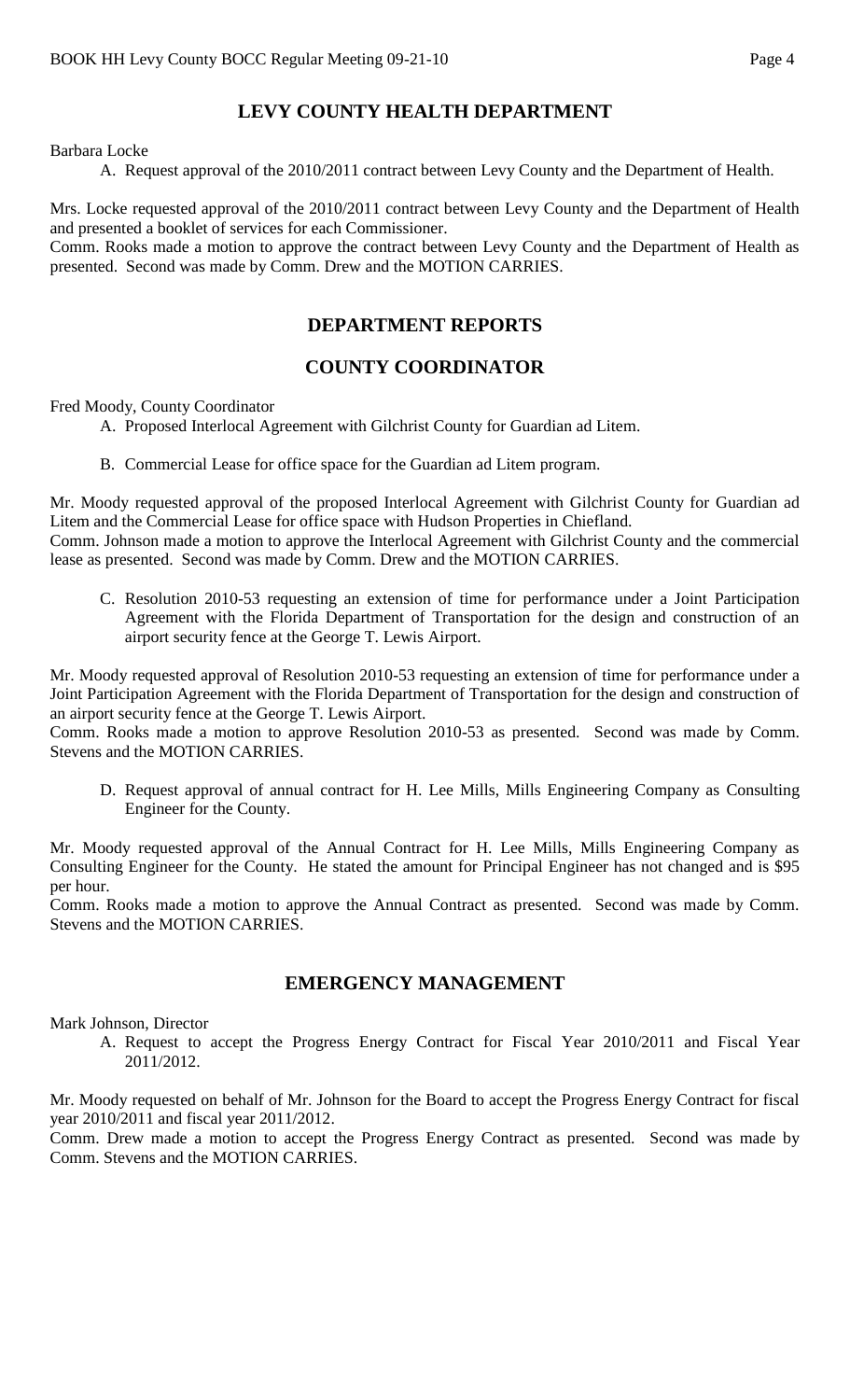# **LIBRARY**

Lisa Brasher, Director

A. Request to approve an application for State Aid.

Ms. Brasher thanked Mr. Moody and the Maintenance Department for helping to move the books for the book sale held on Friday and Saturday. She also thanked Mr. Ivan Chubb for taking all the remaining books to distribute among the Veterans.

Ms. Brasher requested Board approval for an application for State Aid for the Library System.

Comm. Rooks made a motion to approve the application for State Aid as presented. Second was made by Comm. Drew and the MOTION CARRIES.

B. Request to approve an Interlocal Agreement with the City of Chiefland.

Ms. Brasher requested Board approval for the Interlocal Agreement with the City of Chiefland. Second was made by Comm. Johnson and the MOTION CARRIES.

### **ASSISTANT TO THE COUNTY COORDINATOR**

Dick Tummond

A. Service and Maintenance Contract – 800 MHz Communication Equipment: Williams Communications, Inc. - TABLED -

### **ROAD DEPARTMENT**

Bruce Greenlee, Administrative Superintendent

A. Request permission to seek right-of-way for SW 110 Avenue. – TABLED -

# **COUNTY ATTORNEY**

Anne Bast Brown, County Attorney

A. Request approval of Resolution 2010-50 certifying that the County meets the criteria for reduction of Department of Environmental Protection and Water Management District fees.

Atty. Brown requested Board approval of Resolution 2010-50 certifying the County meets the criteria for reduction of Department of Environmental Protection and Water Management District fees. Comm. Stevens made a motion to approve Resolution 2010-50 as presented. Second was made by Comm. Rooks and the MOTION CARRIES.

### **COMMISSIONER'S REPORTS**

**Comm. Johnson** stated the Levy County Education Foundation's Wild Beast Feast will be held at Black Prong on October 23rd. He stated they are seeking different groups and organizations to help cook and serve. Tickets are \$25 each and there will also be a live auction. The Commissioner's discussed cooking and/or serving as a group.

**Comm. Stevens** stated there will be a Rodeo this Friday and Saturday at the Horseman's Park in Williston. There will be a BBQ dinner available at 5:30 P.M. and the events will start at 7:00 P.M.

### **PUBLIC COMMENT**

Marie Daldine asked the Board if they could do something about the excessive noise from barking dogs in her neighborhood. She asked if there could be stiffer laws made or current laws enforced more to deal with the noise.